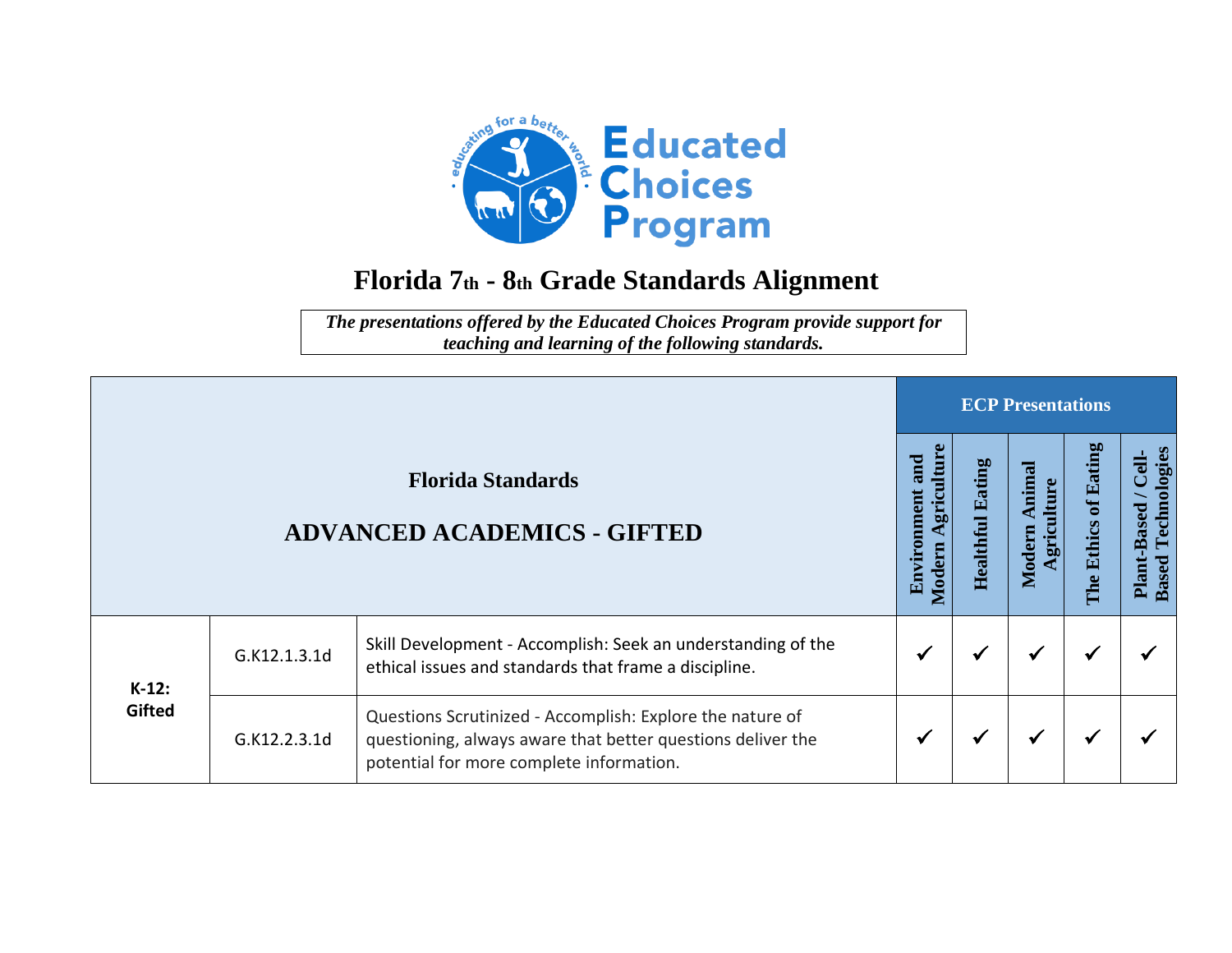|                           | G.K12.3.1.1a | Cooperative Research - Know: Participate in a cooperative group to<br>solve problems and/or complete a research project.                 |  |  |  |
|---------------------------|--------------|------------------------------------------------------------------------------------------------------------------------------------------|--|--|--|
|                           | G.K12.3.4.1d | Ethics - Accomplish: Analyze the use of ethical protocol as it pertains<br>to real- world problems and concerns.                         |  |  |  |
|                           | G.K12.4.1.1a | Problem Investigation - Know: Recognize multiple problems within a<br>complex issue; poses research questions.                           |  |  |  |
|                           | G.K12.4.1.1b | Problem Investigation - Understand: Categorize and prioritize<br>identified problems within a complex issue; generate hypotheses.        |  |  |  |
| $K-12$ :<br><b>Gifted</b> | G.K12.4.1.1c | Problem Investigation - Perform: Use established criteria to focus<br>the problem statement and generate solutions.                      |  |  |  |
|                           | G.K12.4.1.2a | Multiple Perspectives - Know: Acknowledge diverse viewpoints of a<br>problem.                                                            |  |  |  |
|                           | G.K12.4.1.4d | Solution Finding - Accomplish: Extend solutions to aid in solving<br>future problems; seek alternative innovative outcomes or solutions. |  |  |  |
|                           | G.K12.4.1.5a | Creative Thinking - Know: Generate numerous and varied ideas to<br>solve a real- world problem (fluency and flexibility).                |  |  |  |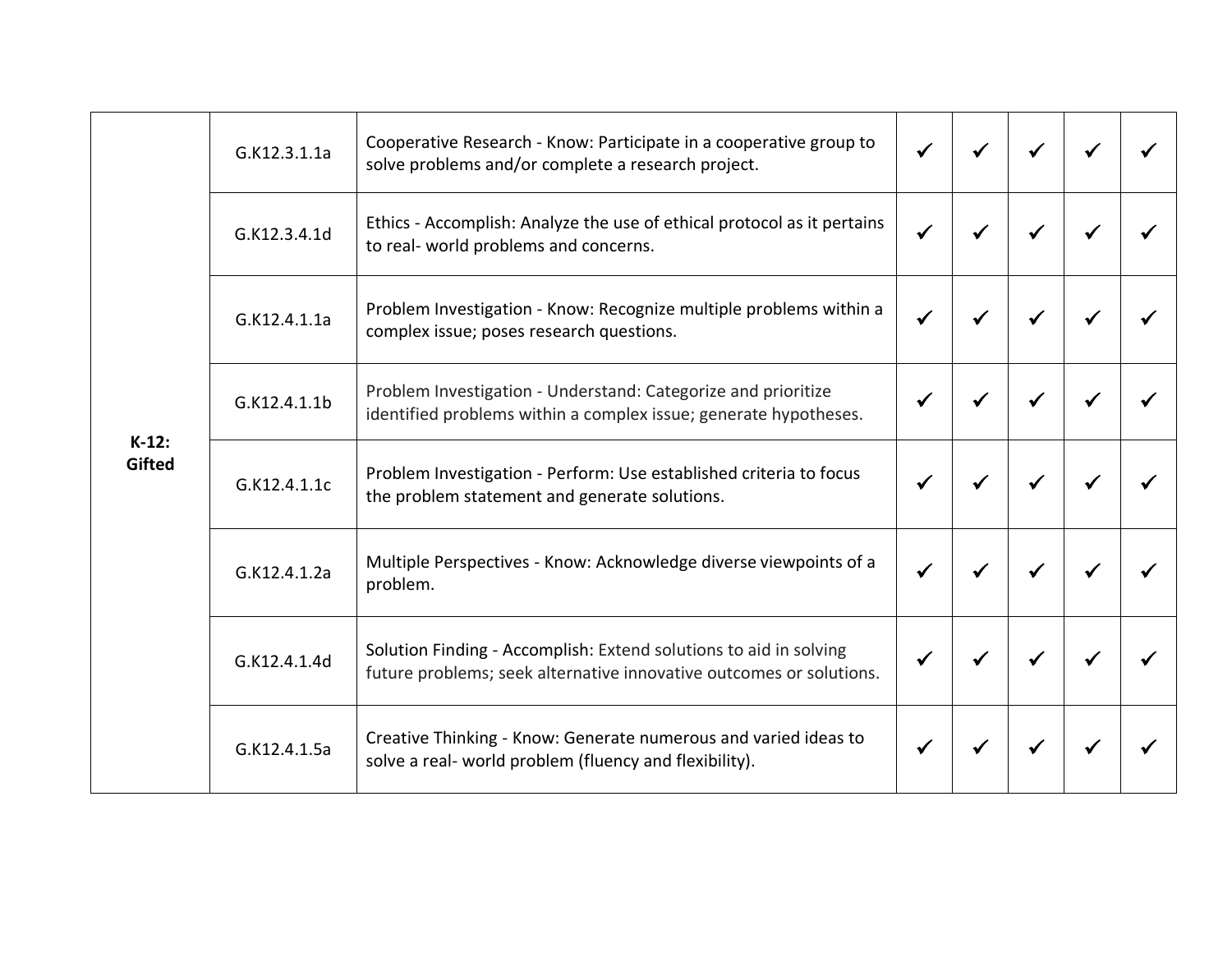| $K-12:$<br><b>Gifted</b> | G.K12.4.2.1a | Data Analysis - Know: Locate information and data sources relative<br>to a complex, real-world problem.                                                           |  | ✔ | ✔ |  |
|--------------------------|--------------|-------------------------------------------------------------------------------------------------------------------------------------------------------------------|--|---|---|--|
|                          | G.K12.4.2.2d | Forecasting Solutions - Accomplish: Anticipate and plan for possible,<br>probable, and preferable future outcomes.                                                |  |   | ✔ |  |
|                          | G.K12.4.2.3c | Critical Thinking - Perform: Use inductive and deductive thinking<br>processes to draw conclusions.                                                               |  | ✔ | √ |  |
|                          | G.K12.4.2.4a | Ethics - Know: Recognize the role of values in the development of<br>attitudes about a complex problem.                                                           |  |   |   |  |
|                          | G.12.4.2.4d  | Ethics - Accomplish: Promote humane and respectful solutions to<br>complex problems.                                                                              |  | √ |   |  |
|                          | G.K12.4.3.1a | Evaluation - Know: Recognize existing knowledge and attitudes<br>about a complex problem.                                                                         |  | √ | ✔ |  |
|                          | G.K12.4.3.1b | Evaluation - Understand: Analyze the impacts of existing knowledge<br>and attitudes; identify personal assumptions and blind spots in<br>approaching the problem. |  |   |   |  |
|                          | G.K12.4.3.1c | Evaluation - Perform: Identify knowledge gaps and inconsistencies<br>to challenge existing attitudes and beliefs.                                                 |  |   |   |  |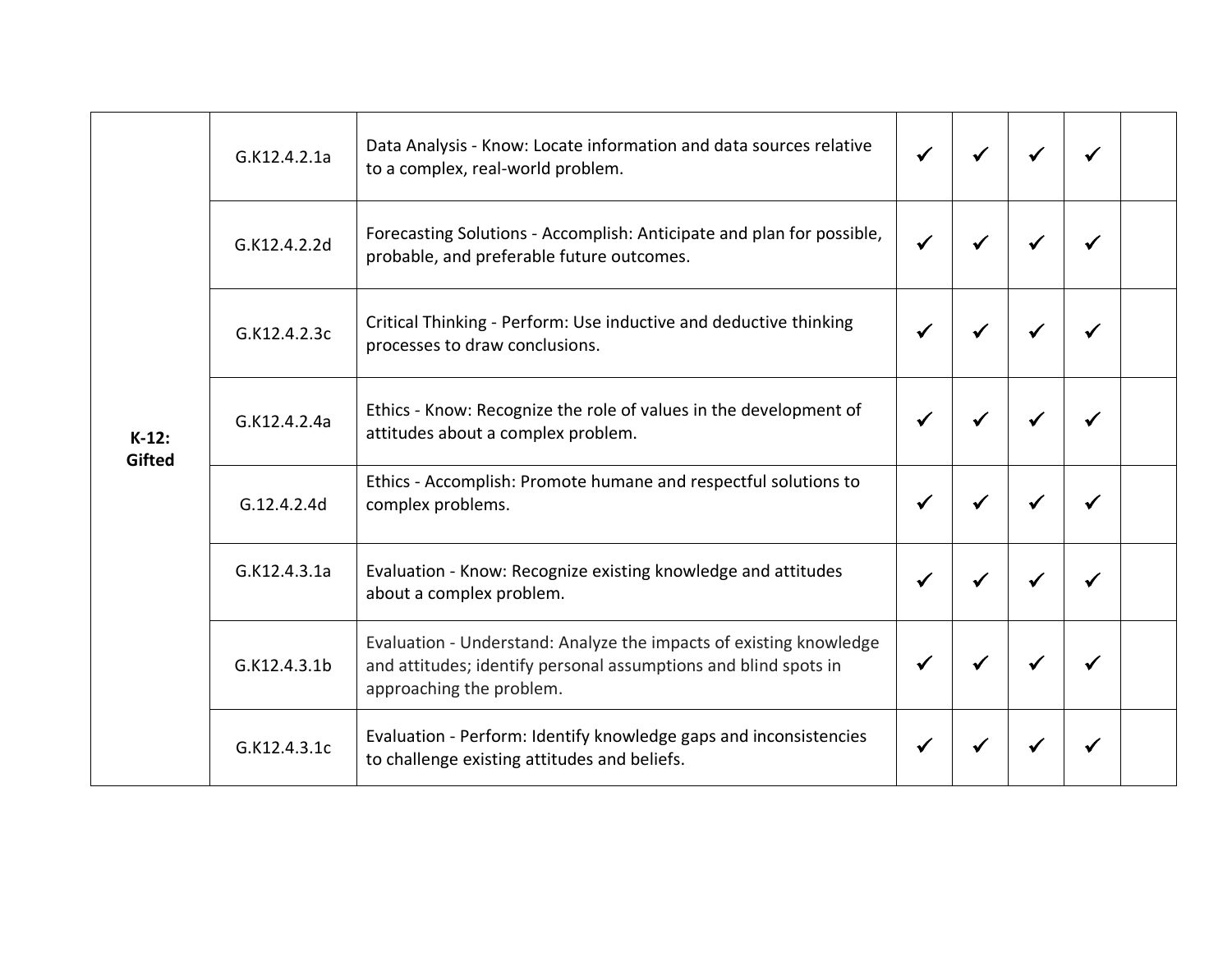|                           | G.K12.4.3.1d | Evaluation - Accomplish: Use multiple sources to affect change in<br>generally accepted knowledge and attitudes.            |  |  |  |
|---------------------------|--------------|-----------------------------------------------------------------------------------------------------------------------------|--|--|--|
| $K-12$ :<br><b>Gifted</b> | G.K12.5.1.1a | Consensus Building - Know: Recognize the essential need to respect<br>the ideas, feelings, and abilities of others.         |  |  |  |
|                           | G.K12.5.2.1a | Problem Solving - Know: Identify characteristics that empower an<br>individual to be a proficient, creative problem solver. |  |  |  |
|                           | G.K12.5.2.2a | Diversity - Know: Identify in individuals the qualities of empathy and<br>sensitivity to the ideas of others.               |  |  |  |
|                           | G.K12.7.2.3a | Praxis - Know: Generate multiple solutions to a given problem.                                                              |  |  |  |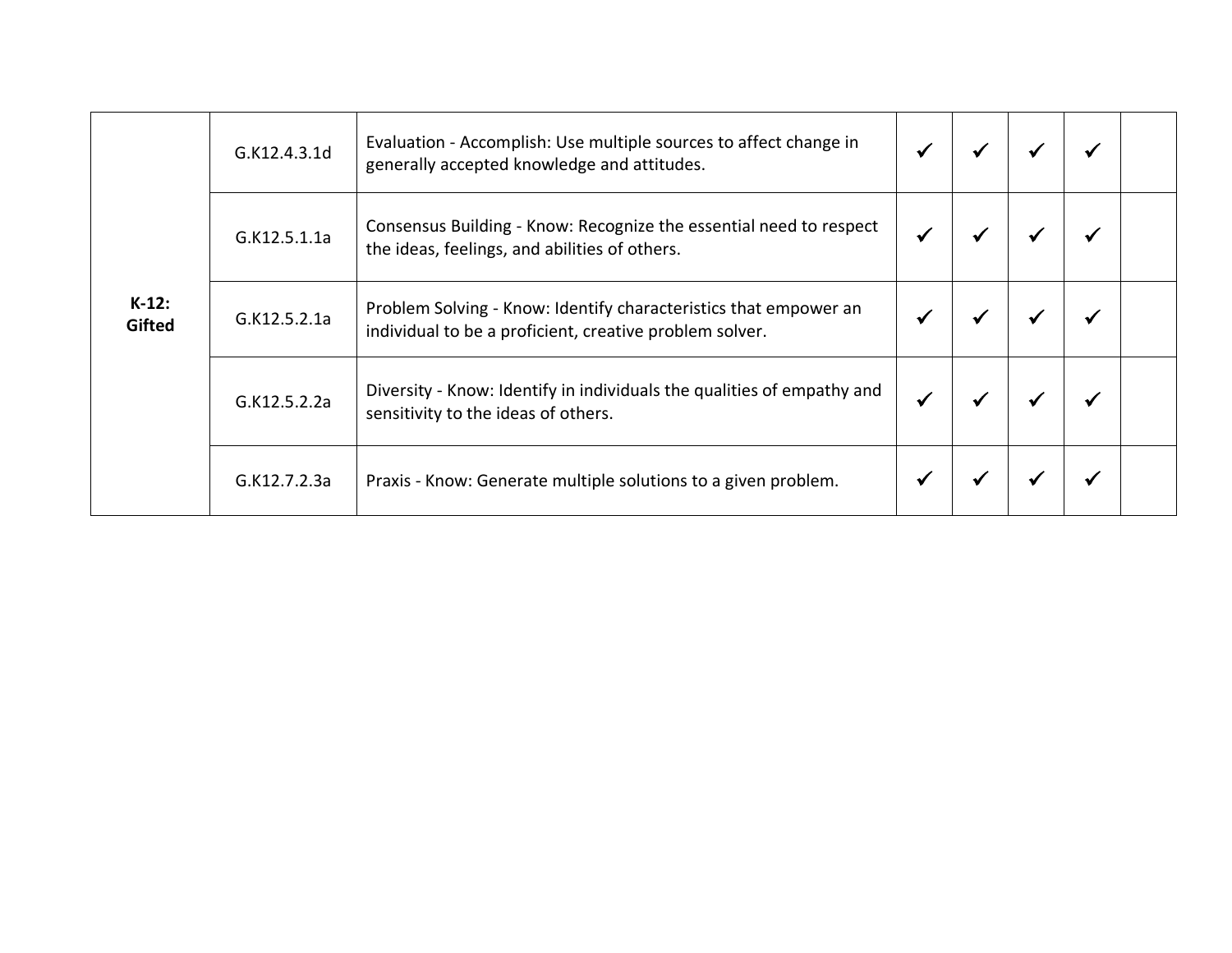|                                 |                 |                                                                                                                                                                                                                                       |                                              |                         | <b>ECP Presentations</b>       |                      |                                                  |
|---------------------------------|-----------------|---------------------------------------------------------------------------------------------------------------------------------------------------------------------------------------------------------------------------------------|----------------------------------------------|-------------------------|--------------------------------|----------------------|--------------------------------------------------|
|                                 |                 | <b>Florida Standards</b><br><b>ENGLISH LANGUAGE ARTS</b>                                                                                                                                                                              | Modern Agriculture<br><b>Environment and</b> | <b>Healthful Eating</b> | Animal<br>griculture<br>Modern | The Ethics of Eating | <b>Based Technologies</b><br>Plant-Based / Cell- |
|                                 | LAFS.7.SL.1.1:  | Engage effectively in a range of collaborative discussions (one-on-<br>one, in groups, and teacher-led) with diverse partners on grade 7<br>topics, texts, and issues, building on others' ideas and expressing<br>their own clearly. |                                              |                         |                                |                      |                                                  |
| Grade 7:<br>Comprehen           | LAFS.7.SL.1.1.d | Acknowledge new information expressed by others and, when<br>warranted, modify their own views.                                                                                                                                       |                                              |                         |                                |                      |                                                  |
| -sion and<br>Collabora-<br>tion | LAFS.7.SL.1.2:  | Analyze the main ideas and supporting details presented in diverse<br>media and formats (e.g., visually, quantitatively, orally) and explain<br>how the ideas clarify a topic, text, or issue under study.                            |                                              |                         |                                |                      |                                                  |
|                                 | LAFS.7.SL.1.3:  | Delineate a speaker's argument and specific claims, evaluating the<br>soundness of the reasoning and the relevance and sufficiency of the<br>evidence.                                                                                |                                              |                         | ✔                              |                      |                                                  |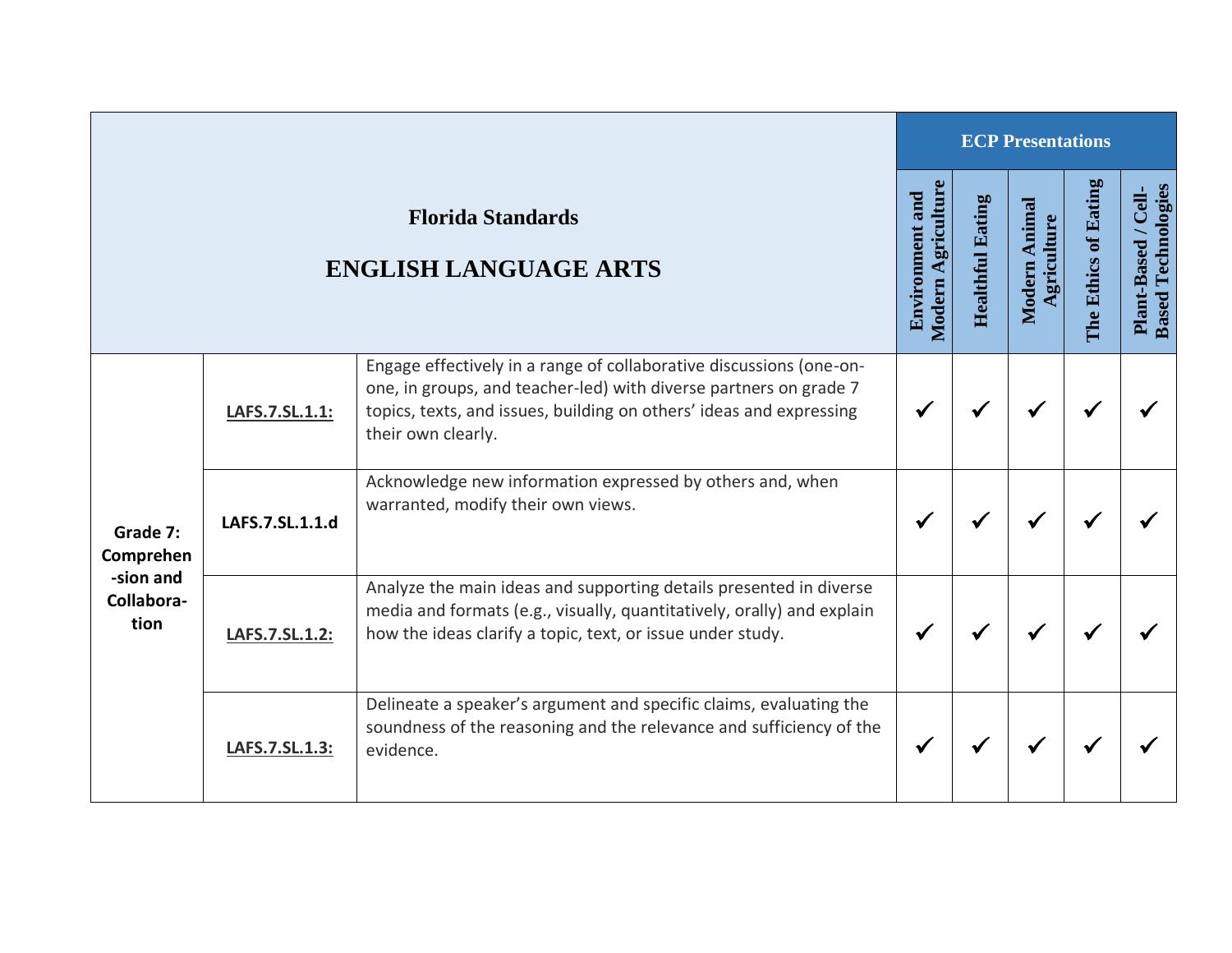| Grade 8:<br>Comprehen<br>-sion and<br>Collabora-<br>tion | LAFS.8.SL.1.1   | Engage effectively in a range of collaborative discussions (one-on-<br>one, in groups, and teacher-led) with diverse partners on grade 8<br>topics, texts, and issues, building on others' ideas and expressing<br>their own clearly. |  |  |  |
|----------------------------------------------------------|-----------------|---------------------------------------------------------------------------------------------------------------------------------------------------------------------------------------------------------------------------------------|--|--|--|
|                                                          | LAFS.K12.SL.1.1 | Prepare for and participate effectively in a range of conversations<br>and collaborations with diverse partners, building on others' ideas<br>and expressing their own clearly and persuasively.                                      |  |  |  |
|                                                          | LAFS.K12.SL.1.2 | Integrate and evaluate information presented in diverse media and<br>formats, including visually, quantitatively, and orally.                                                                                                         |  |  |  |
|                                                          | LAFS.8.SL.1.3   | Delineate a speaker's argument and specific claims, evaluating the<br>soundness of the reasoning and relevance and sufficiency of the<br>evidence and identifying when irrelevant evidence is introduced.                             |  |  |  |
|                                                          | LAFS.K12.SL.1.3 | Evaluate a speakers point of view, reasoning, and use of evidence<br>and rhetoric.                                                                                                                                                    |  |  |  |
| Grade 8:<br><b>Key Ideas</b><br>and Details              | LAFS.68.RH.1.2  | Determine the central ideas or information of a primary or<br>secondary source; provide an accurate summary of the source<br>distinct from prior knowledge or opinions.                                                               |  |  |  |
| Grade 8:<br>Integration<br>of<br>Knowledge<br>and Ideas  | LAFS.K12.R.3.7  | Integrate and evaluate content presented in diverse media and<br>formats, including visually and quantitatively, as well as in words.                                                                                                 |  |  |  |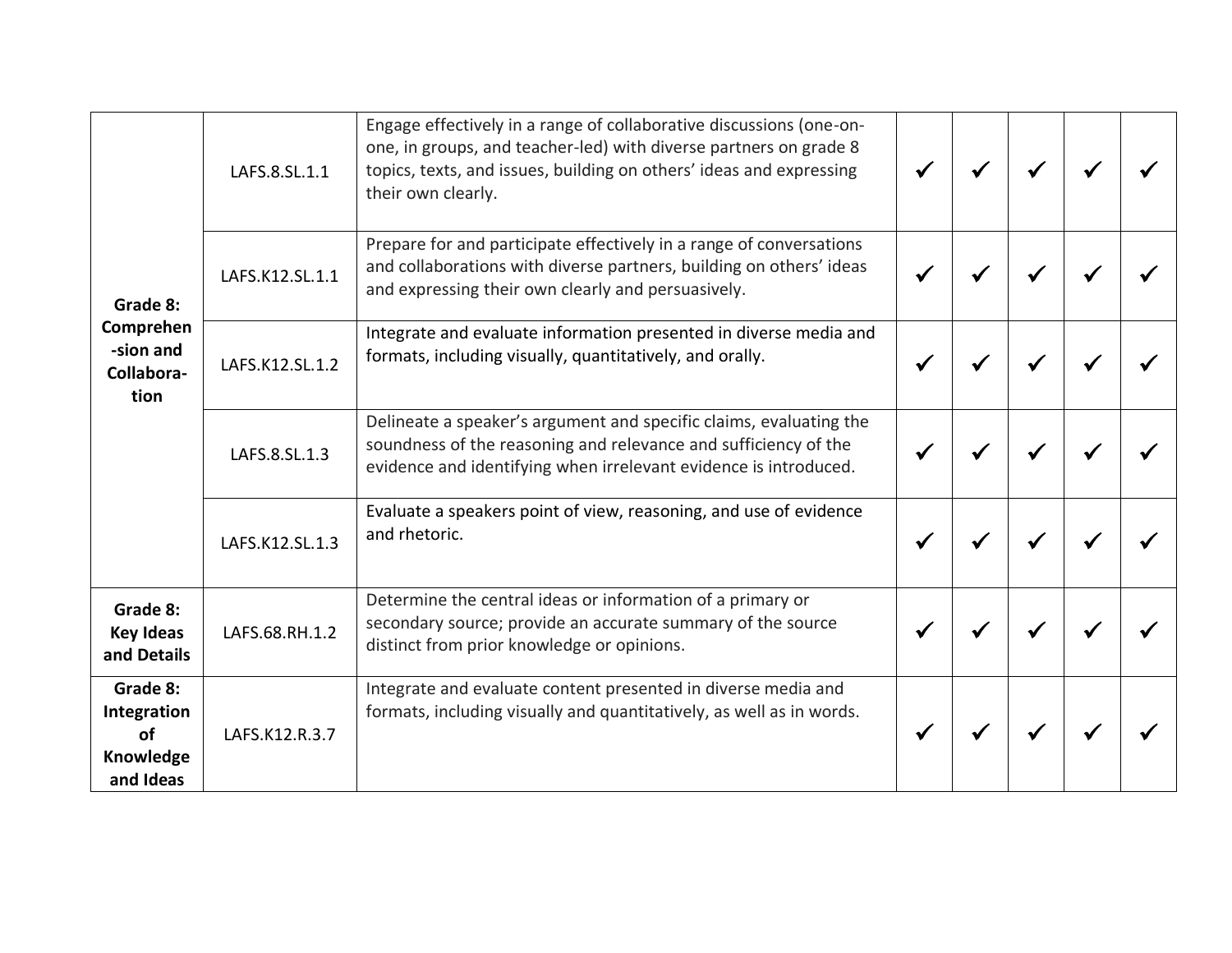|                                                                        |             |                                                                                                                           |                                              |                         | <b>ECP Presentations</b>     |                      |                                                  |
|------------------------------------------------------------------------|-------------|---------------------------------------------------------------------------------------------------------------------------|----------------------------------------------|-------------------------|------------------------------|----------------------|--------------------------------------------------|
|                                                                        |             | <b>Florida Standards</b><br><b>HEALTH EDUCATION</b>                                                                       | Modern Agriculture<br><b>Environment and</b> | <b>Healthful Eating</b> | Modern Animal<br>Agriculture | The Ethics of Eating | <b>Based Technologies</b><br>Plant-Based / Cell- |
| Grade 7:                                                               | HE.7.C.1.1: | Compare and contrast the effects of healthy and unhealthy behaviors<br>on personal health, including reproductive health. |                                              | $\checkmark$            |                              | $\checkmark$         |                                                  |
|                                                                        | HE.7.C.1.3: | Analyze how environmental factors affect personal health.                                                                 | $\checkmark$                                 | ✔                       |                              | $\checkmark$         |                                                  |
| Core<br><b>Concepts</b>                                                | HE.7.C.1.4: | Describe ways to reduce or prevent injuries and adolescent health<br>problems.                                            |                                              | $\checkmark$            |                              | $\checkmark$         |                                                  |
|                                                                        | HE.7.C.1.8: | Explain the likelihood of injury or illness if engaging in unhealthy/risky<br>behaviors.                                  |                                              | $\checkmark$            |                              | $\checkmark$         |                                                  |
| Grade 7:<br><b>Internal and</b><br><b>External</b><br><b>Influence</b> | HE.7.C.2.1: | Examine how family health behaviors influence health of adolescents.                                                      |                                              | $\checkmark$            |                              | $\checkmark$         |                                                  |
|                                                                        | HE.7.C.2.2: | Examine how peers may influence the health behaviors of adolescents.                                                      |                                              | $\checkmark$            |                              | $\checkmark$         |                                                  |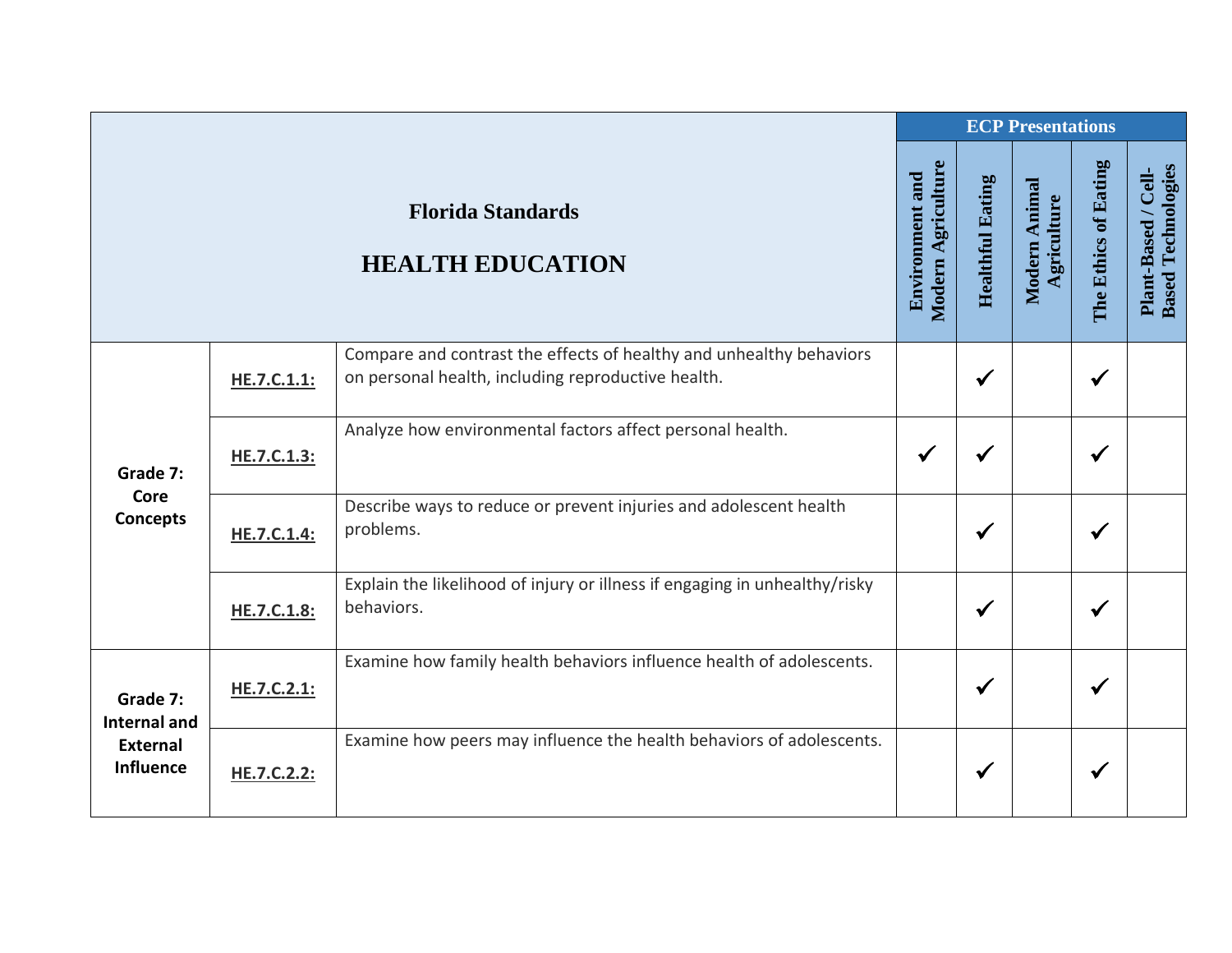| Grade 7:<br>Internal and<br>External<br><b>Influence</b>   | <b>HE.7.C.2.5:</b> | Analyze how messages from media influence health behaviors.                                                          |              | $\checkmark$ |   | ✔ |  |
|------------------------------------------------------------|--------------------|----------------------------------------------------------------------------------------------------------------------|--------------|--------------|---|---|--|
|                                                            | HE.7.C.2.7:        | Determine how cultural changes related to health beliefs and<br>behaviors impact personal health.                    | $\checkmark$ |              | ✔ | √ |  |
|                                                            | HE.7.C.2.8:        | Evaluate how changes in social norms impact healthy and unhealthy<br>behavior.                                       |              | $\checkmark$ |   | √ |  |
|                                                            | <b>HE.7.C.2.9:</b> | Explain the influence of personal values, attitudes, and beliefs about<br>individual health practices and behaviors. | $\checkmark$ | √            |   |   |  |
| Grade 7: Self<br><b>Management</b><br>Grade 7:<br>Advocacy | HE.7.P.7.1:        | Examine the importance of assuming responsibility for personal-health<br>behaviors.                                  |              | $\checkmark$ |   | √ |  |
|                                                            | HE.7.P.7.2:        | Experiment with behaviors that will maintain or improve personal<br>health and reduce health risks.                  |              | $\checkmark$ |   | √ |  |
|                                                            | HE.7.P.8.1:        | Utilize the influence of others to promote positive health choices.                                                  |              | $\checkmark$ |   | √ |  |
|                                                            | HE.7.P.8.2:        | Articulate a position on a health-related issue and support it with<br>accurate health information.                  |              | √            |   |   |  |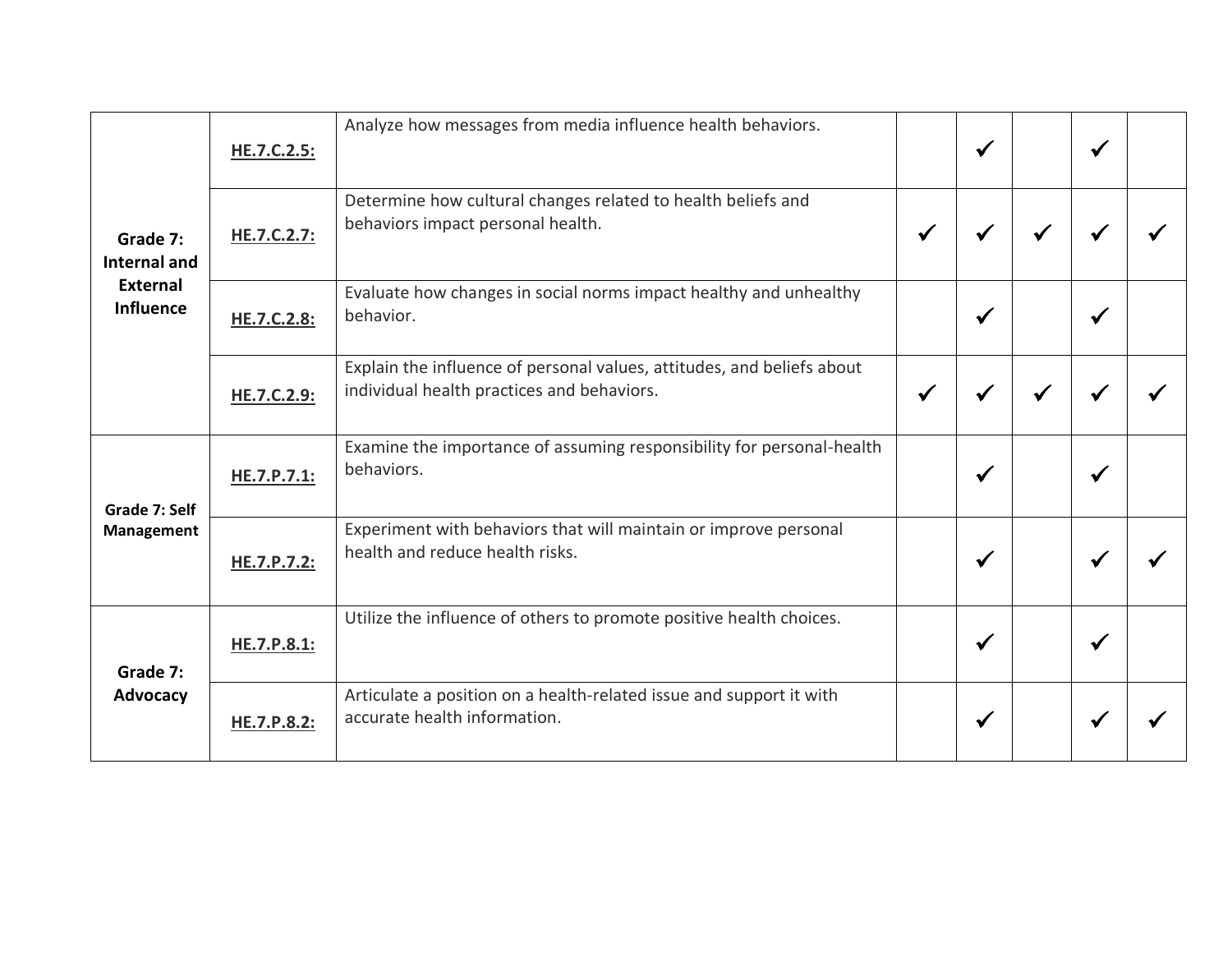| Grade 7:<br><b>Decision</b><br><b>Making</b><br>Grade 7:<br><b>Goal Setting</b><br>Grade 8:<br><b>Decision</b><br><b>Making</b> | HE.7.B.5.1: | Predict when health-related situations require the application of a<br>thoughtful decision-making process.   | $\checkmark$ |              |              |  |
|---------------------------------------------------------------------------------------------------------------------------------|-------------|--------------------------------------------------------------------------------------------------------------|--------------|--------------|--------------|--|
|                                                                                                                                 | HE.7.B.5.2: | Select healthy alternatives over unhealthy alternatives when making a<br>decision.                           |              | $\checkmark$ | $\checkmark$ |  |
|                                                                                                                                 | HE.7.B.5.5: | Predict the short and long-term consequences of engaging in health-<br>risk behaviors.                       |              | $\checkmark$ | ✔            |  |
|                                                                                                                                 | HE.7.B.6.1: | Analyze personal beliefs as they relate to health practices.                                                 | $\checkmark$ | ✔            |              |  |
|                                                                                                                                 | HE.7.B.6.2: | Devise an individual goal (short or long term) to adopt, maintain, or<br>improve a personal health practice. |              | $\checkmark$ | ✔            |  |
|                                                                                                                                 | HE.8.B.5.1  | Determine when health-related situations require the application of a<br>thoughtful prepared plan of action. |              | $\checkmark$ | √            |  |
|                                                                                                                                 | HE.8.B.5.2  | Categorize healthy and unhealthy alternatives to health-related issues<br>or problems.                       |              | $\checkmark$ | √            |  |
|                                                                                                                                 | HE.8.B.5.3  | Compile the potential outcomes of each option when making a health-<br>related decision.                     |              | $\checkmark$ | $\checkmark$ |  |
|                                                                                                                                 | HE.8.B.5.5  | Evaluate the outcomes of a health-related decision.                                                          | $\checkmark$ |              |              |  |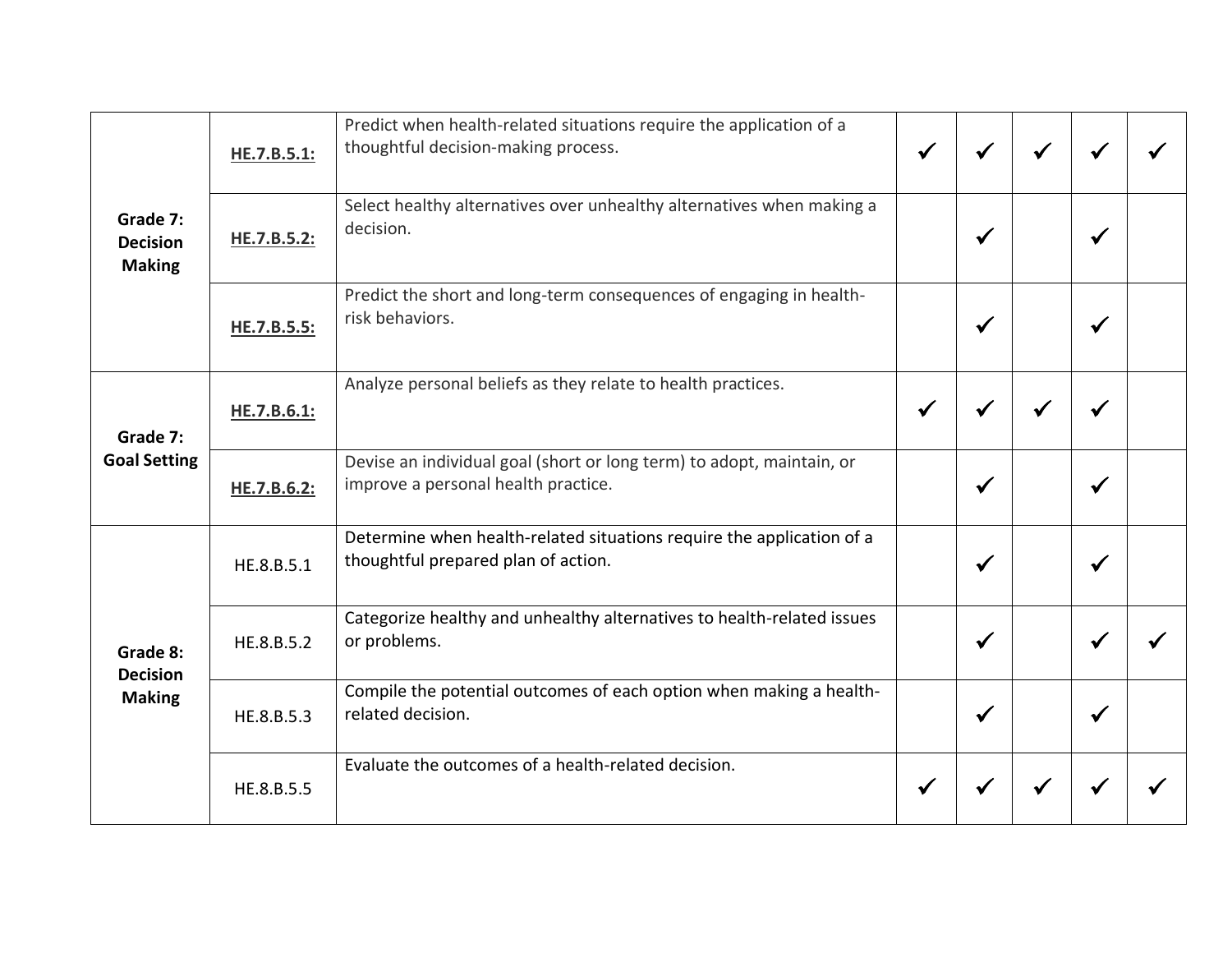| Grade 8:<br><b>Goal Setting</b> | HE.8.B.6.1 | Assess personal health practices.                                                                               | $\checkmark$ | $\checkmark$ |  |
|---------------------------------|------------|-----------------------------------------------------------------------------------------------------------------|--------------|--------------|--|
|                                 | HE.8.B.6.2 | Design an individual goal to adopt, maintain, or improve a personal<br>health practice.                         | $\checkmark$ | √            |  |
| Grade 8: Self                   | HE.8.P.7.1 | Assess the importance of assuming responsibility for personal-health<br>behaviors.                              | $\checkmark$ | √            |  |
| <b>Management</b>               | HE.8.P.7.2 | Apply healthy practices and behaviors that will maintain or improve<br>personal health and reduce health risks. | $\checkmark$ | $\checkmark$ |  |
| Grade 8:                        | HE.8.P.8.1 | Promote positive health choices with the influence and support of<br>others.                                    | $\checkmark$ | ✔            |  |
| <b>Advocacy</b>                 | HE.8.P.8.2 | Justify a health-enhancing position on a topic and support it with<br>accurate information                      | $\checkmark$ | √            |  |
| Grade 8:<br><b>Internal and</b> | HE.8.C.2.1 | Assess the role of family health beliefs on the health of adolescents.                                          | $\checkmark$ | $\checkmark$ |  |
| <b>External</b><br>Influence    | HE.8.C.2.2 | Assess how the health beliefs of peers may influence adolescent<br>health.                                      | ✔            | ✔            |  |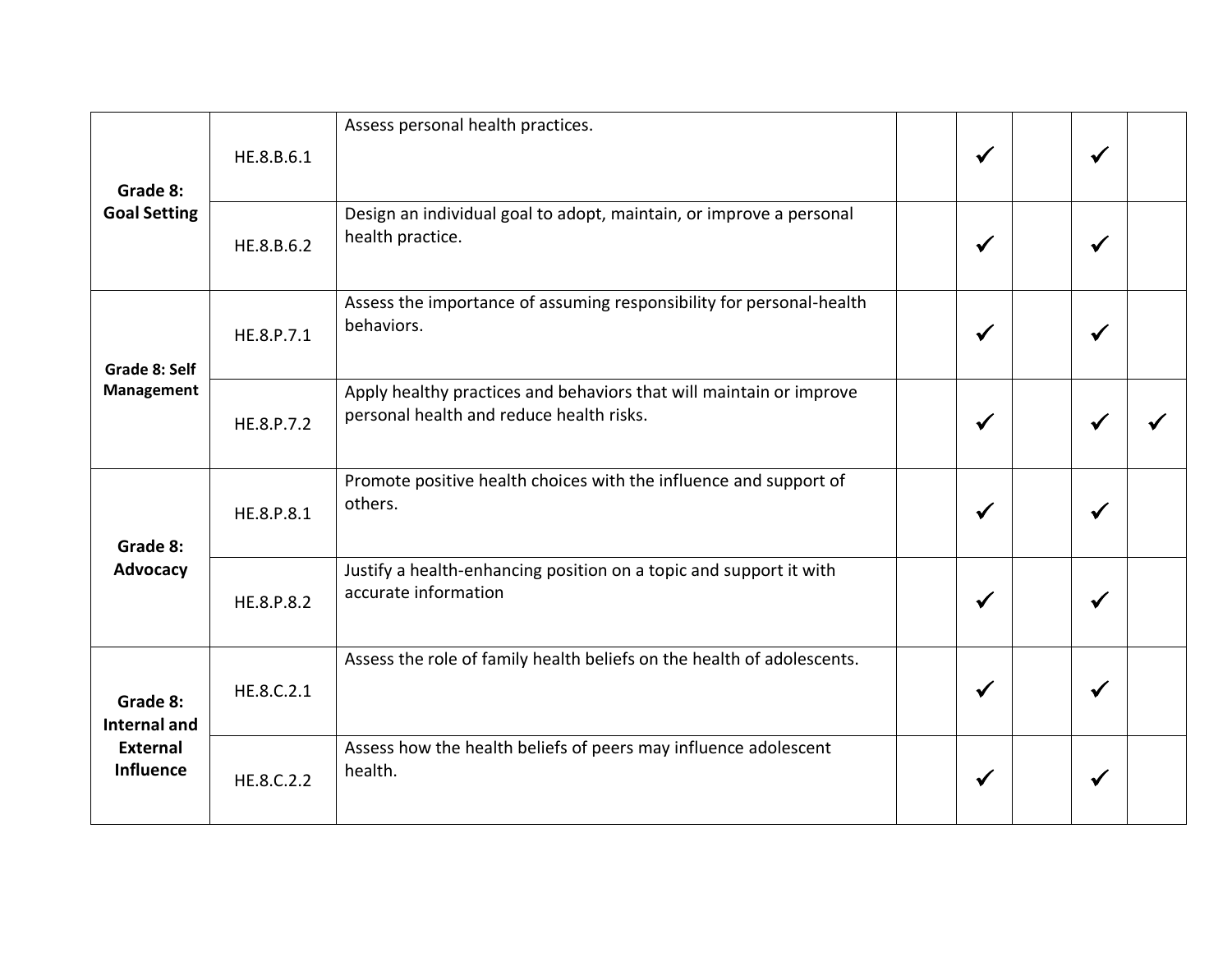| Grade 8:<br><b>Internal and</b><br>External<br><b>Influence</b> | HE.8.C.2.3 | Analyze how the school and community may influence adolescent<br>health.                                                                                    |   | $\checkmark$ | ✔            |  |
|-----------------------------------------------------------------|------------|-------------------------------------------------------------------------------------------------------------------------------------------------------------|---|--------------|--------------|--|
|                                                                 | HE.8.C.2.4 | Critique school and public health policies that influence health<br>promotion and disease prevention                                                        |   | $\checkmark$ | $\checkmark$ |  |
|                                                                 | HE.8.C.2.7 | Describe the influence of culture on health beliefs, practices, and<br>behaviors.                                                                           |   |              |              |  |
|                                                                 | HE.8.C.2.8 | Explain how the perceptions of norms influence healthy and unhealthy<br>behaviors.                                                                          |   | $\checkmark$ |              |  |
|                                                                 | HE.8.C.2.9 | Analyze the influence of personal values, attitudes, and beliefs about<br>individual health practices and behaviors.                                        |   |              |              |  |
| Grade 8:<br>Core<br><b>Concepts</b>                             | HE.8.C.1.2 | Analyze the interrelationship between healthy/unhealthy behaviors<br>and the dimensions of health: physical, mental/emotional, social, and<br>intellectual. |   | $\checkmark$ | √            |  |
|                                                                 | HE.8.C.1.3 | Predict how environmental factors affect personal health.                                                                                                   | ✔ |              | $\checkmark$ |  |
|                                                                 | HE.8.C.1.5 | Identify major chronic diseases that impact human body systems.                                                                                             |   | $\checkmark$ | ✔            |  |
|                                                                 | HE.8.C.1.8 | Anticipate the likelihood of injury or illness if engaging in<br>unhealthy/risky behaviors.                                                                 |   | $\checkmark$ | √            |  |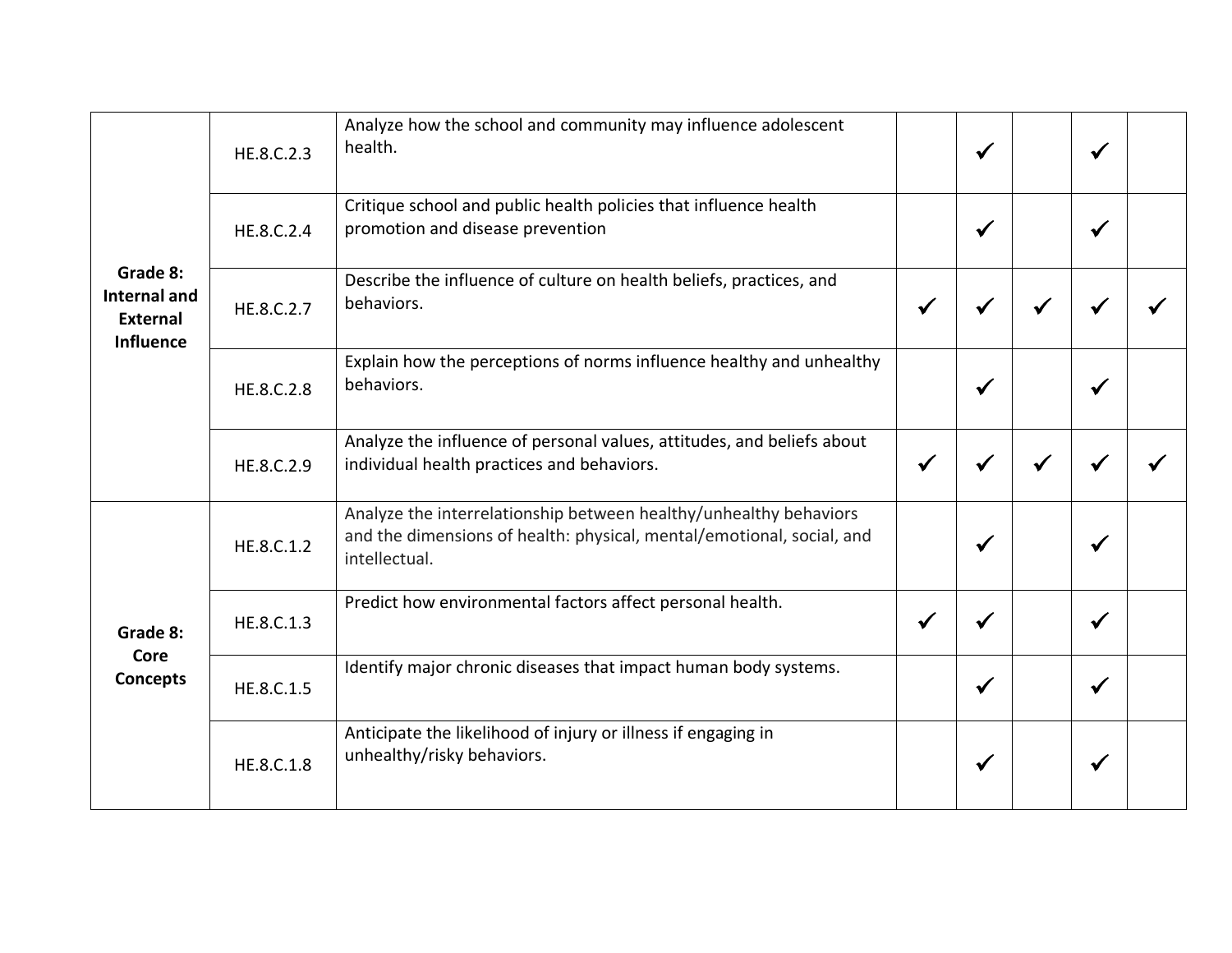|                                                                             |             |                                                                                                                                                                                                                  |   |                         | <b>ECP Presentations</b>     |                      |                                                  |  |  |  |  |  |
|-----------------------------------------------------------------------------|-------------|------------------------------------------------------------------------------------------------------------------------------------------------------------------------------------------------------------------|---|-------------------------|------------------------------|----------------------|--------------------------------------------------|--|--|--|--|--|
| <b>Next Generation Sunshine State Standards</b><br><b>SCIENCE</b>           |             |                                                                                                                                                                                                                  |   | <b>Healthful Eating</b> | Modern Animal<br>Agriculture | The Ethics of Eating | <b>Based Technologies</b><br>Plant-Based / Cell- |  |  |  |  |  |
| Grade 7:<br>Earth<br><b>Structures</b>                                      | SC.7.E.6.6  | Identify the impact that humans have had on Earth, such as<br>deforestation, urbanization, desertification, erosion, air and water<br>quality, changing the flow of water.                                       | ✔ |                         |                              | √                    |                                                  |  |  |  |  |  |
| Grade 7:<br><b>Characterist</b><br>ics of<br><b>Scientific</b><br>Knowledge | SC.7.N.2.1  | Identify an instance from the history of science in which scientific<br>knowledge has changed when new evidence or new interpretations are<br>encountered.                                                       |   | $\checkmark$            |                              | ✔                    |                                                  |  |  |  |  |  |
| Grade 7:<br><b>Heredity</b><br>and<br>Reproducti<br>on                      | SC.7.L.16.4 | Recognize and explore the impact of biotechnology (cloning, genetic<br>engineering, artificial selection) on the individual, society and the<br>environment.                                                     |   |                         |                              |                      |                                                  |  |  |  |  |  |
| Grade 7:<br>Interdepen<br>dence                                             | SC.7.L.17.3 | Describe and investigate various limiting factors in the local ecosystem<br>and their impact on native populations, including food, shelter, water,<br>space, disease, parasitism, predation, and nesting sites. | ✔ |                         |                              |                      |                                                  |  |  |  |  |  |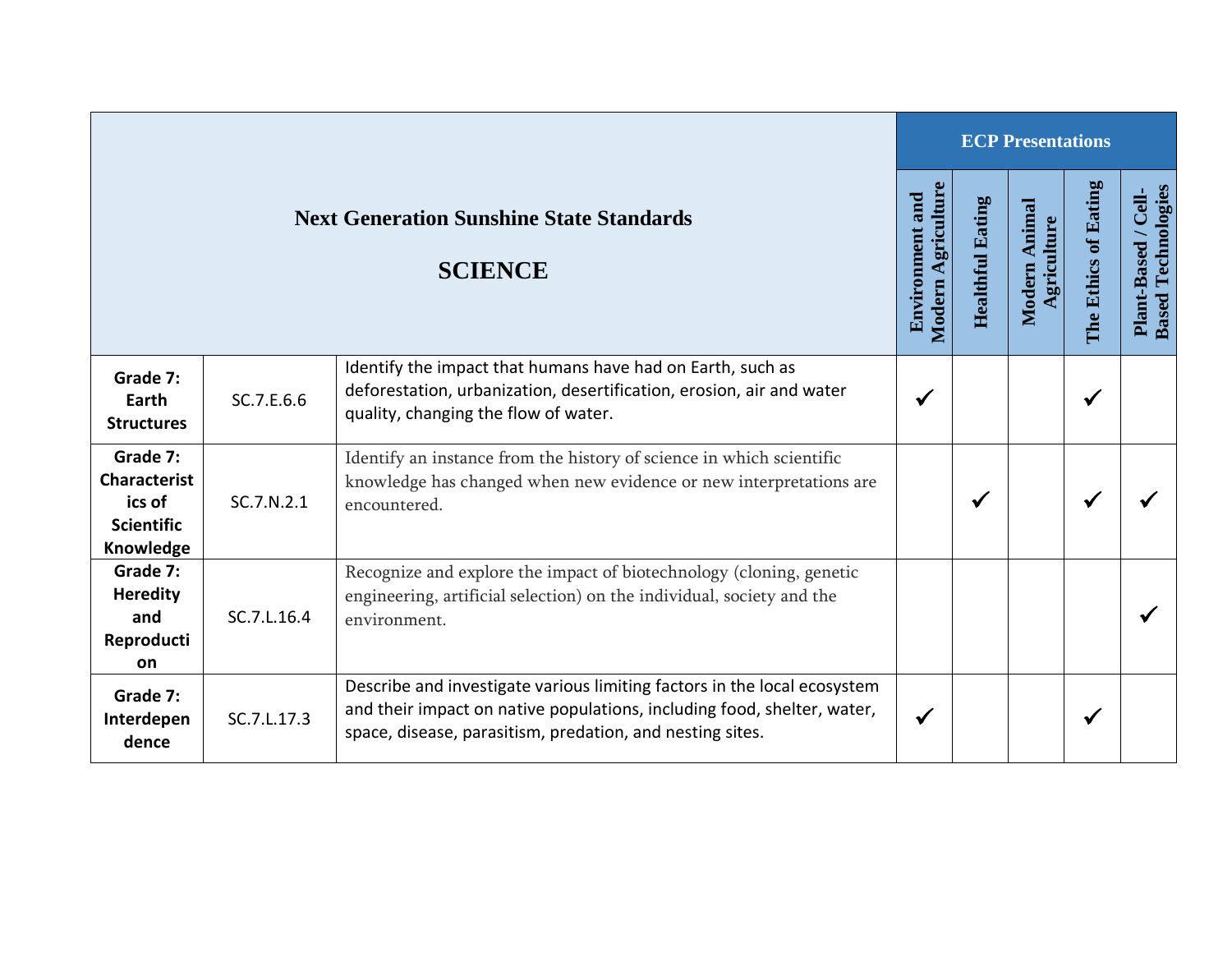| Grade 8:<br><b>Science and</b><br><b>Society</b>         | SC.8.N.4.1          | Explain that science is one of the processes that can be used to inform<br>decision making at the community, state, national, and international<br>levels.                |  |  |  |
|----------------------------------------------------------|---------------------|---------------------------------------------------------------------------------------------------------------------------------------------------------------------------|--|--|--|
|                                                          | SC.8.N.4.2          | Explain how political, social, and economic concerns can affect science,<br>and vice versa.                                                                               |  |  |  |
| Grade 8:<br><b>Modeling</b><br>and<br><b>Simulations</b> | SC.68.CS-<br>CS.1.4 | Interact with content-specific models and simulations to support<br>learning, research and problem solving (e.g., immigration, international<br>trade, invasive species). |  |  |  |